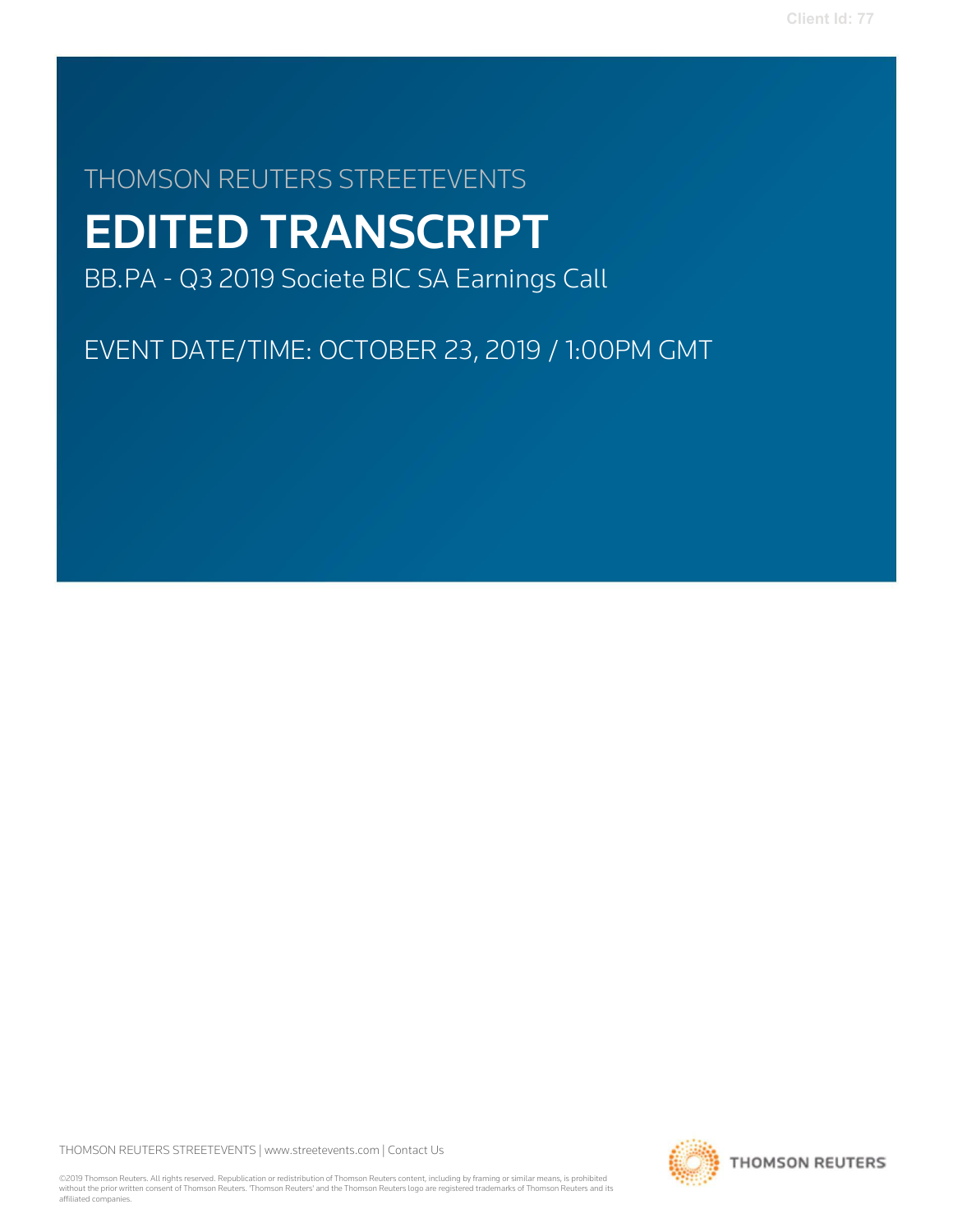### C O R P O R A TE P A R TICI P A N TS

Gonzalve Bich Société BIC SA - CEO & Director James DiPietro Société BIC SA - CFO & Executive VP Sophie Palliez-Capian Société BIC SA – VP Corporate Stakeholder Engagement

### CONFERENCE CALL PARTICIPANTS

Charles-Louis Scotti Kepler Cheuvreux, Research Division - Research Analyst Guillaume Gerard Vincent Delmas BofA Merrill Lynch, Research Division - Director Marie-Line Fort Societe Generale Cross Asset Research - Equity Analyst Nicolas Langlet Exane BNP Paribas, Research Division - Research Analyst Steve Levy MainFirst Bank AG, Research Division - Analyst

### **PRESENTATION**

#### Operator

Hello, and welcome to the BIC Third Quarter and 9 Months 2019 Results Conference Call. (Operator Instructions)

I am now handing you over to your host, Sophie Palliez-Capian, to begin today's conference. Thank you.

### Sophie Palliez-Capian - Société BIC SA - External and IR Director

Thank you. Thank you, and welcome to theQ3 and 9 monthsresults conference call. This call will be hosted byGonzalve Bich, CEO; and Jim DiPietro, CFO. We'll start, as usual, by a full presentation and then go through the usual Q&A session. We are holding this call from India where communication are not always easy, so we kindly asking you to ask your questions slowly during the Q&A session and one by one. Gonzalve?

### Gonzalve Bich - Société BIC SA - CEO & Director

Thank you, Sophie. Good morning, and good afternoon, everyone. As usual, we'll structure this presentation with a summary of our overall operational performance, followed by a detailed review of our consolidated results.

Considering our recent announcement to adjust our full year 2019 outlook, I'd like to start by discussing our reasons for this action. The decision was based on 2 components: our provisional third quarter numbers and our new forecast for the full year.

Both the third quarter net sales and our year-to-go expectations led us to revisit our full year outlook. We are now aiming for flat to minus 2% organic net sales evolution as opposed to the slight growth we had initially forecasted. Our NIFO margin should be in the lower end of the 16.5% to 18% initial range.

There are 2 main drivers of the net sales adjustment. The first is the deterioration in the U.S. Lighter market. As we reported in recent quarters, the market is more challenging today than it was a few years ago. When we built our 2019 operational plan last year, the overall market was slightly declining in volume, and this trend was incorporated into our forecast. U.S. Pocket Lighter market declined 7.7% over the last 52 weeks by 8.5% year-to-date, by 9.5% in the last 3 months and by 10.4% these last 4 weeks.

Numerousfactors could explain thissudden deterioration. One obviousfactor isthe decline in tobacco consumption in the United States, with the cigarette sales declining at a historical rate of 7.2% and e-cigarettes growing in the high single digits. Other factors include new regulations around

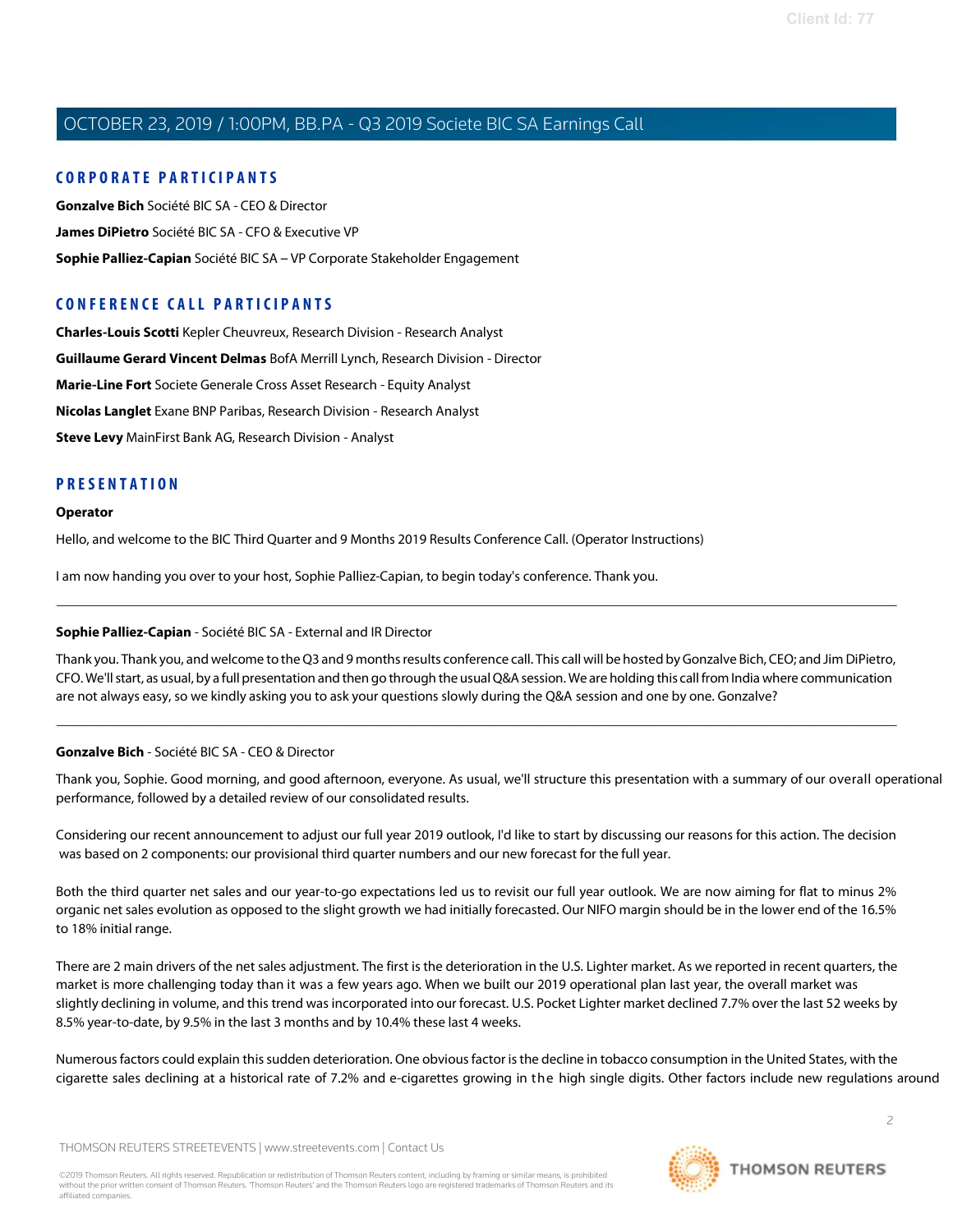tobacco consumption, 18 states passed legislation to raise the legal age to purchase tobacco products from 18 to 21 years old. We've also seen a shift in retail commercial strategy with more and more retailers implementing the same age limit to in-store tobacco purchase.

Regardless of the increase in e-cigarette regulation, we do not expect thistrend to reverse dramatically in 2019 and have included this assumption in our revised outlook. Today, I have no reason to believe this trend will change in 2020.

The second driver of our full year 2019 outlook adjustment is the softer-than-anticipated third quarter net sales in Stationery. Firstly, we did not achieve our initial sellout performance goals and lost market share during the back-to-school seasons in both the U.S. and Mexico. I'll address the reasons for our underperformance in more detail in a few moments.

Secondly, in India, the overall trading environment remains challenging, and Cello's performance continues to be affected by the level of inventory carried by superstockists.

Considering our revised net sales objective, we refined our NIFO margin outlook to include a more conservative volume assumption. We are now expected to be at the lower end of the forecasted 16.5% to 18% initial range. This expectation considers continued ForEx headwinds combined with a lower cost of production, namely in raw materials and fixed cost absorption in addition to less brand support spend compared to the first half of this year.

While Q3 was more challenging than expected in some areas, performance remained robust in others. We had a solid back-to-school season in Europe driven by new products and gained value market share in France for the 16th consecutive year.

Shaver net sales increased mid-single digit in all regions with the success of our new product launches supported by further market share gains. With a 28.1% value market share in the U.S. one-piece disposable segment, I am proud to see that we are nearing our historical record level.

Finally, we drew our e-commerce -- we grew our e-commerce sales by 17% year-to-date. This was mostly driven by Stationery in Europe and the United States, both highly competitive markets, but key for future growth and for the success of our transformation plan. In the U.S., we outpaced the category and increased net sales by 38% during back-to-school.

Earlier this year, we embarked on a multiyear transformational journey called Invent The Future towards a more efficient, agile and innovative company. Despite short-term challenges, I remain confident that this plan, along with the continued engagement of our teams, will unlock our full potential to drive long-term growth and cash flow generation.

We are progressing on the planned implementation, and I am pleased to say that we are on track across all 4 strategic pillars of the transformation.

The first pillar, effectiveness, aims at increasing efficiency throughout our global supply chain operations. Since the launch of the plan, we have created a new centralized procurement organization and implemented end-to-end planning and sales and operations processes acrossthe group. This new organization will drive significant value for the businessthrough the reduction of SKUs, the optimization of logistics and the improvement of working capital.

On the innovation side, I'm excited by the creation of our market and consumer insight team, responsible for leveraging market and consumer intelligence, and I'm proud that we've been able to attract new talentsin data analytics and digital marketing to build this new team. They will be a valuable addition to our group as we think about the benefit that combine these skills with new commercial capabilities will bring to a company of our size and scale.

To connect more effectively with our consumers, which is our third pillar, we have just implemented a global customer relationship management tool aimed at building loyalty with our consumers. We already engaged with over 1 million consumers through this platform globally.

From a commercial perspective, we have created 2 centers of expertise, namely commercial strategy analytics and e-retail and digital. The objective is to enhance our day-to-day commercial performance and deploy new go-to-market strategies. We are also bringing new skills and capabilities

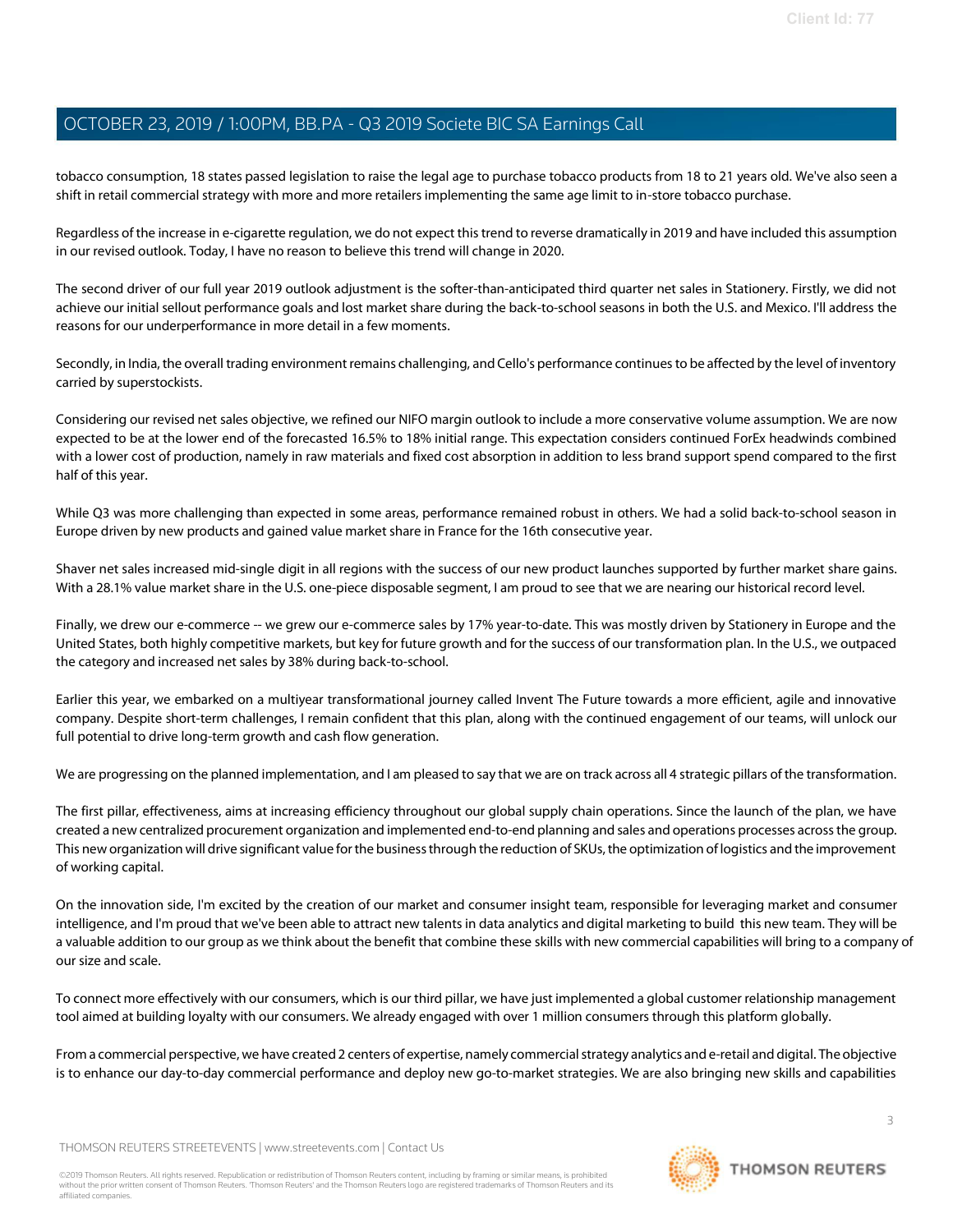to the organization, such as advanced analytics, revenue growth management and e-commerce expertise. And when I think about BIC in 3 years, I see our market share in e-commerce surpassing the offline market share that we have.

Finally, we continued to sharpen our online commercial operations, growing our e-commerce sales by 17% over the last 9 months. While Amazon remainsthe key driver ofthis growth, we are gaining traction in other e-commerce channels.Our products are now listed on wish.com marketplace in both Europe and the U.S., allowing usto gain accessto expand our e-commerce consumer base. BIC is one of the first CPG companiesto partner with wish, allowing us to leverage 15 million daily active users. This is a clear demonstration of our team's new innovative spirit and agility.

I am pleased with these early wins. Our success also hinges on how we allocate our resources. We have started to adapt our route-to-market strategy and optimize our commercial footprint initiated in Africa with our proximity strategy, and you should expect us to continue in other geographies. We will also move towards higher growth segments or geographies within and outside our existing businesses organically and through targeted acquisitions.

Despite the increasingly challenging trading environment, I remain convinced that our solid business foundations, combined with a more consumer-centric organization, will unlock BIC's full potential returning our business to long-term growth momentum and driving cash flow generation, ultimately creating sustainable value for all our stakeholders.

A few comments now on our 9 monthsfinancial performance. Nine months 2019 net sales were down 1.2% on a comparative basis at EUR 1,448.2 million. Normalized IFO margin was 16.6%, down 180 basis points versus prior year, while normalized EPS group share was EUR 3.93.

Our net cash position at the end of September was EUR 118.7 million. Later, Jim will take us through our consolidated figures in more detail.

Let's now take a closer look at our 3 categories, starting with Stationery. While markets continued to be challenging and competitive, we pursued our growth in e-commerce and invested in innovative products such as BIC BodyMark Tattoo and BIC Gelocity range.

I'm very proud to say that according to Euromonitor, BIC is now #1 in Stationery with 9% global value market share, thanks to the group's historical leadership in Ball Pen, Mechanical Pencil and Correction segments where we respectively hold 18.5%, 11.7% and 8.6% value market share.

In Europe, both added-value products, such as Gelocity Full Grip and the Writing Felt Pen as well as new products such as 4-Couleur Velvet contributed to growth. We gained share during the key back-to-school season in both Western Europe and Eastern Europe.

We outperformed declining markets in the U.K. and Italy and have gained share for the 16th consecutive year in France, driven by the Ball Pen segment where we gained 2.8 points. Back-to-school performance was also robust in Eastern and Southern Europe, notably Iberia, Poland, Turkey and Romania.

In the U.S., the total Stationery market grew by 3% in value during the back-to-school season. And overall, BIC lost 0.5 points market value share.

While we outperformed the growing segment in gel roller, up 6.6% in value, we underperformed in Ball Pen, losing 1.2 points in value due to reduced display and distribution support in the modern mass-market channel. Nevertheless, BIC grew significantly in e-commerce, gaining 1 point year-to-date and reaching 13.4% market share in value driven by gel and mechanical pencil. This is in line with our efforts to become a genuine omnichannel specialist with presence both on and offline. BIC BodyMark continues to open doors to new points of distribution with Halloween packages reaching consumers in this key season. And thanks to this innovative product, we also grew market share in permanent marker year-to-date.

In Mexico, performance was weak during back-to-school season, offsetting the favorable phasing impact. BIC lost 2.6 points in value during the back-to-school due to the poor performance of Ball Pen and Graphite segments, down 7 points and 5.4 points, respectively.

We were faced with competitive pressure, notably from private label, impacting performance in both lower end and added-value segments.

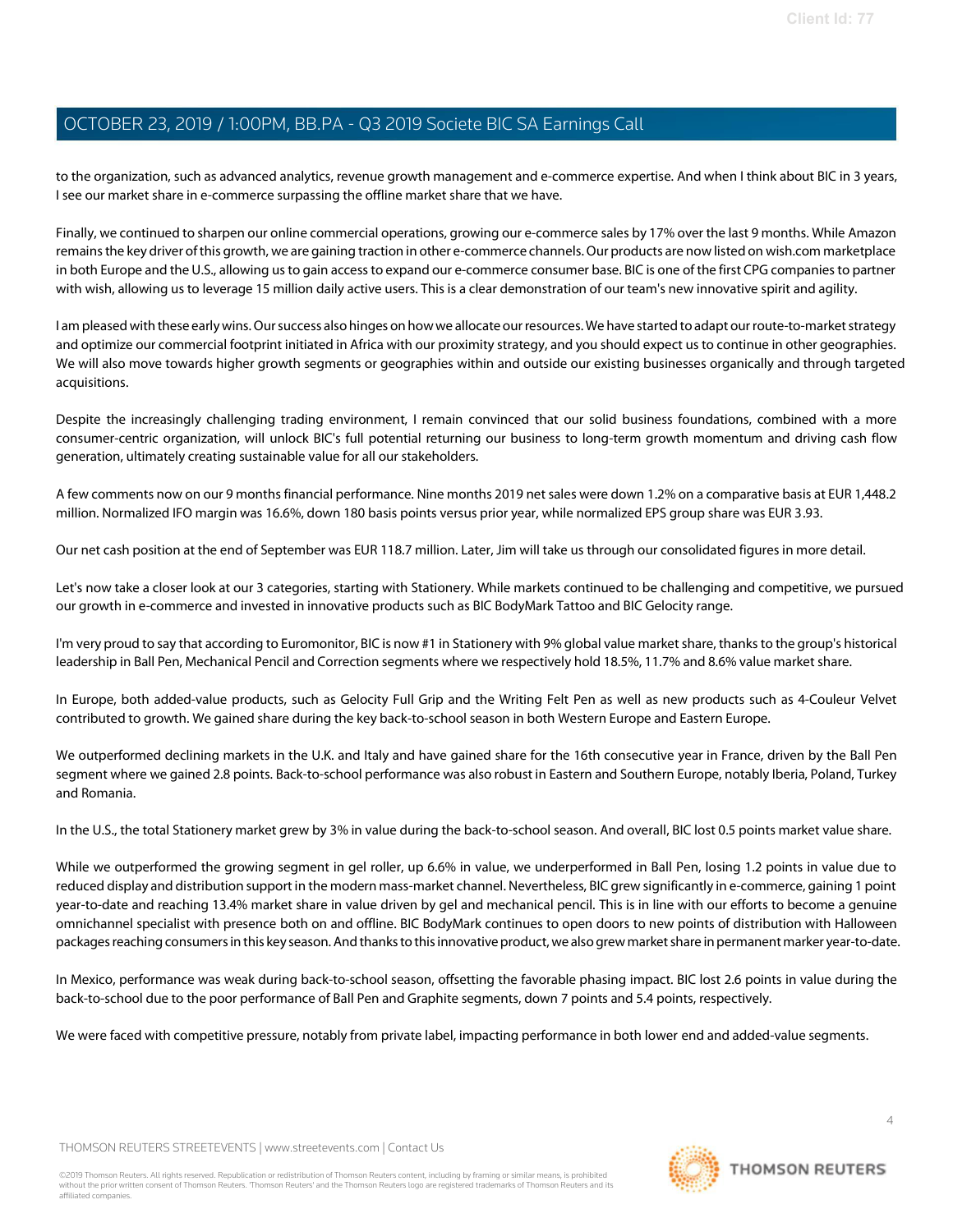In India, Cello Pens domestic sales were heavily impacted by the high level of superstockists' inventory and challenging Indian trading environment where the recovery is slower than anticipated. Our strategy of portfolio streamlining initiated last year has yet to bear fruits, even though our champion brands in the over INR 10 segment, such as Better Flow, continued to perform well.

In the Middle East and African region, our change in route-to-market strategy in Kenya continues to drive net sales growth, enabling us to strengthen our presence in the East Africa region.

In South Africa, after a healthy back-to-school season at the beginning of the year, we outperformed the Stationery market, gaining 1.6 points versus last year.

I'm also proud to announce that we officially closed the acquisition of Lucky Pen in Nigeria. Lucky is Nigeria's #1 writing instruments manufacturer. Going forward, this is the clear #1 manufacturer in this -- at key dynamic African country, very promising for our future.

Let's now turn to Lighters where 9 months net sales declined by 3.2% on a comparative basis. In Europe, the implementation of the price adjustment across countries and distribution channels showed positive results during the third quarter. Year-to-date, sell-in performance was also driven by Belgium, Romania and Turkey.

Lighter advertising campaign launched earlier this year in several countries continued to show positive results, raising consumer awareness on the safety matters affecting the lighter industry.

We continue to be proactive at the European Union level. On July 30 of this year, we filed a complaint with the European ombudsman alleging maladministration of the infringement procedure we initiated in 2010 against the Netherlands. Although the commission sent several formal notices to the Netherlands in 2012 and 2014, it's fair to say that nothing substantive has happened since. This complaint is aimed at pointing out the unreasonable delay in processing our case.On September 4 ofthis year, the ombudsman began to investigate on the Commission's processing time.

In North America, as mentioned earlier, the Lighter category continued to be challenged by the further deterioration in the U.S. Pocket Lighter market, affecting strongly BIC sell-in performance. As I mentioned in my introduction, numerous factors could explain the sudden deterioration including the recent rate of decline of cigarette volumes, the acceleration of e-cigarette growth, the increasing smoking age regulation in several states and the age limit implemented for in-store tobacco purchases.

On a more positive note regarding the U.S. market, BIC maintained market share in both volume and value and outperformed the utility market, aiming 3.3 points in value share driven by new distribution in the modern mass-market channel.

I'm happy to see the continued growth in our sleeves business in the U.S. with decorated lighters representing 36.6% of our U.S. Lighters sales year-to-date, up 4 points over the last 2 years.

Now turning to Latin America. We performed in line with a flattish market in Brazil, thanks to promotional activities across the country and the special efforts focused in the Northeast and Rio de Janeiro regions through programs to increase distribution through visibility actions. Despite the difficult economic environment in Argentina, we continued to expand further our distribution through specialized distributors and new partnerships, enhancing our brand awareness in this market.

Lastly, I'm pleased to see the momentum we continued to gain in Shavers. Our year-to-date net sales increased mid-single digit on a comparative basis throughout our main geographies in North America, Europe and the developing countries.

Looking first at Western Europe, performance was fueled by the success of added-value products such as BIC Flex 3 and BIC Flex 5, both products growing sales double-digit versus last year. Recent successful launches, like BIC Miss Soleil Sensitive also drove growth.

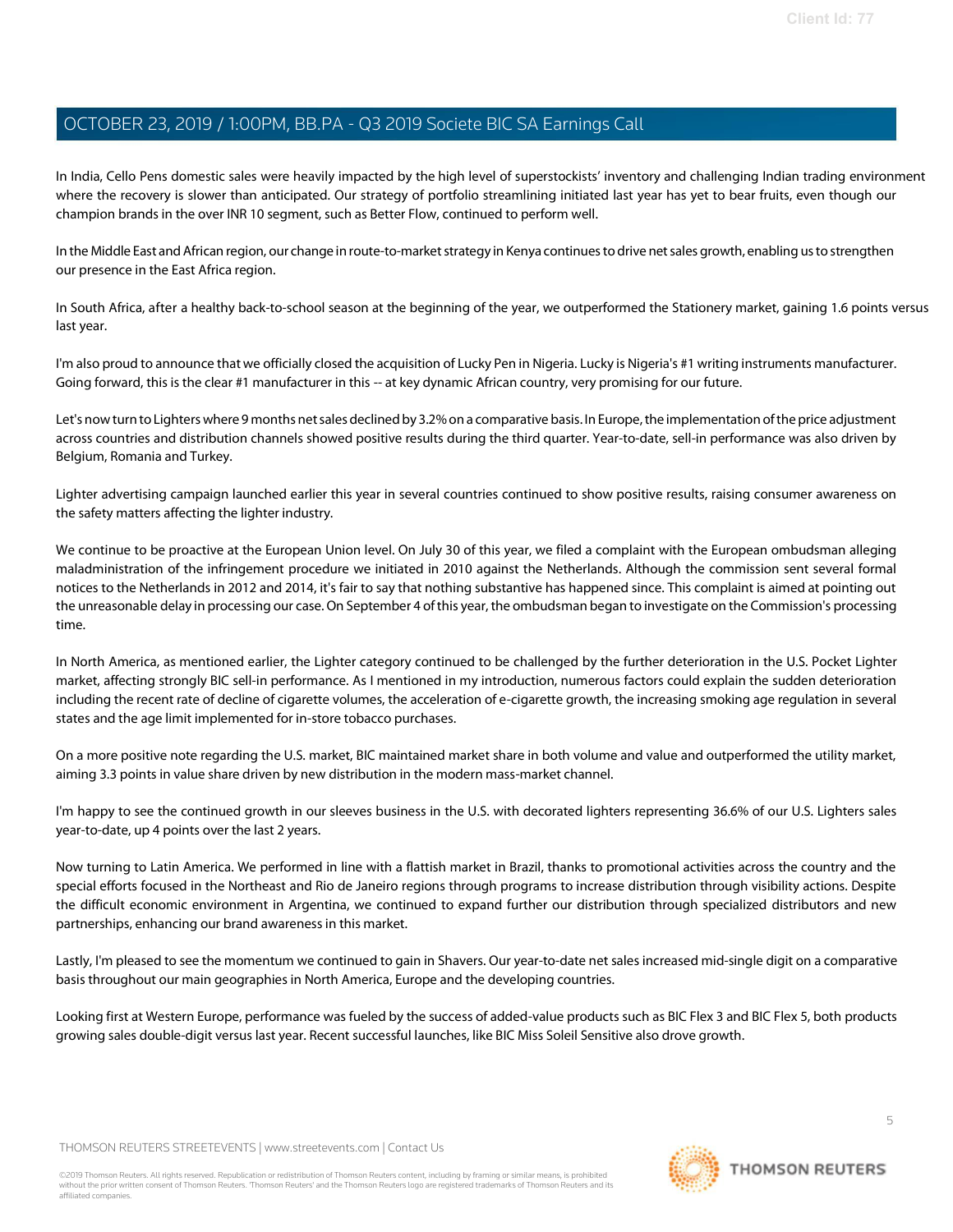In Eastern Europe, we continued to outperform a flattish market in Russia, gaining 0.8 points in value share with further distribution gains and the ongoing success of the BIC Flex Hybrid range.

While the U.S. one-piece shaver market continues to be highly competitive and declined 4.7% in value, BIC showed robust results, gaining 1.9 points in value fueled by the outperformance in the women one-piece segment where we gained 3.3 points of value share. Our results were driven by the success of new product launches such as BIC Soleil Click 5, Flex 2 Hybrid and our new online brand, Made For YOU; the success of our core products with BIC Soleil franchise and Flex 5 Hybrid and by further distribution of BIC Silky Touch.

In Latin America, I'm pleased with our robust performance in Mexico, where in a highly competitive market, BIC outperformed the market, gaining 1.1 points in value share and grew net sales double-digit. Our added-value products, such as the Soleil franchise, the Comfort family and BIC Flex 3, all drove growth.

In Brazil, BIC outperformed the market and reached historical record in market share with 27.8% in volume and 21.5% in value share. Our trade-up strategy paid off, boosting the performance of our 3-blade offerings, BIC Comfort 3 and BIC Miss Soleil Sensitive.

This concludes our operating review, and I'll now turn it over to Jim to take us through our consolidated results.

#### James DiPietro - Société BIC SA - CFO & Executive VP

Thank you, Gonzalve. I'll begin by reviewing the net sales results for both the third quarter and 9 months for 2019. Regarding the third quarter on an as-reported basis, third quarter net sales were up 1.8% versus last year. On a comparative basis, our net sales were down 0.5%. Currency fluctuations had a favorable impact of +2.7 points. This is mainly due to the stronger dollar versus the euro. The perimeter impact adjustment includes the sales from Haco Industries, the acquisition was effective December 31, 2018, as well as the net sales impact from BIC Sport divestiture. As a reminder, due to Argentina's hyperinflation, we were excluding -- we are excluding Argentina from our comparative sales basis.

Regarding the 9 months, net sales totaled EUR 1,448.2 million, up 0.7% as reported and down 1.2% on a comparative basis. Here, again, the favorable impact of currency is mainly due from the U.S. dollar, and that was the result of +2.7 points.

Now we'll look at the normalized IFO margin change versus last year for both third quarter and 9 months year-to-date. Starting with the third quarter, cost of production was favorable 0.1 points versus last year. And brand support investments were lower by 0.8 while OpEx and other expenses were lower by 1 point versus third quarter of 2018.

For 9 months, cost of production was unfavorable 2 points versus a year ago. We were negatively impacted by raw material costs, unfavorable ForEx trends, and that was again driven by the impact of the dollar and the euro based on the hedged rates versus 2018.

Total brand support investments were higher by 0.6 points, notably due to the lighter advertising campaign in the first quarter in Europe as well as second quarter in the U.S. brand back-to-school investments. Operating OpEx and other expenses, down 0.8 points versus 9 months in 2018.

As we mentioned in the full year 2019 outlook adjustment on October 11, despite lower volumes than anticipated and continued unfavorable FX trends, the normalized IFO margin for the balance of the year should benefit from lower cost of production and lower brand support investments.

On the next slide, you can see normalized IFO to net income for the 9 months 2019. Year-to-date 9 months, income before tax was EUR 212 million compared to EUR 201.4 million in 2018.

Net finance revenue was positive EUR 2.8 million compared to positive EUR 5.1 million in 9 months 2018. Net income group share was EUR 152.6 million as reported compared to EUR 123.5 million in 2018.

Net income group share, excluding 2019 restructuring cost and 2018 goodwill impairment for Cello, and the Argentina hyperinflation was EUR 177.3 million compared to EUR 196.4 million versus last year. The effective tax rate was 28%.

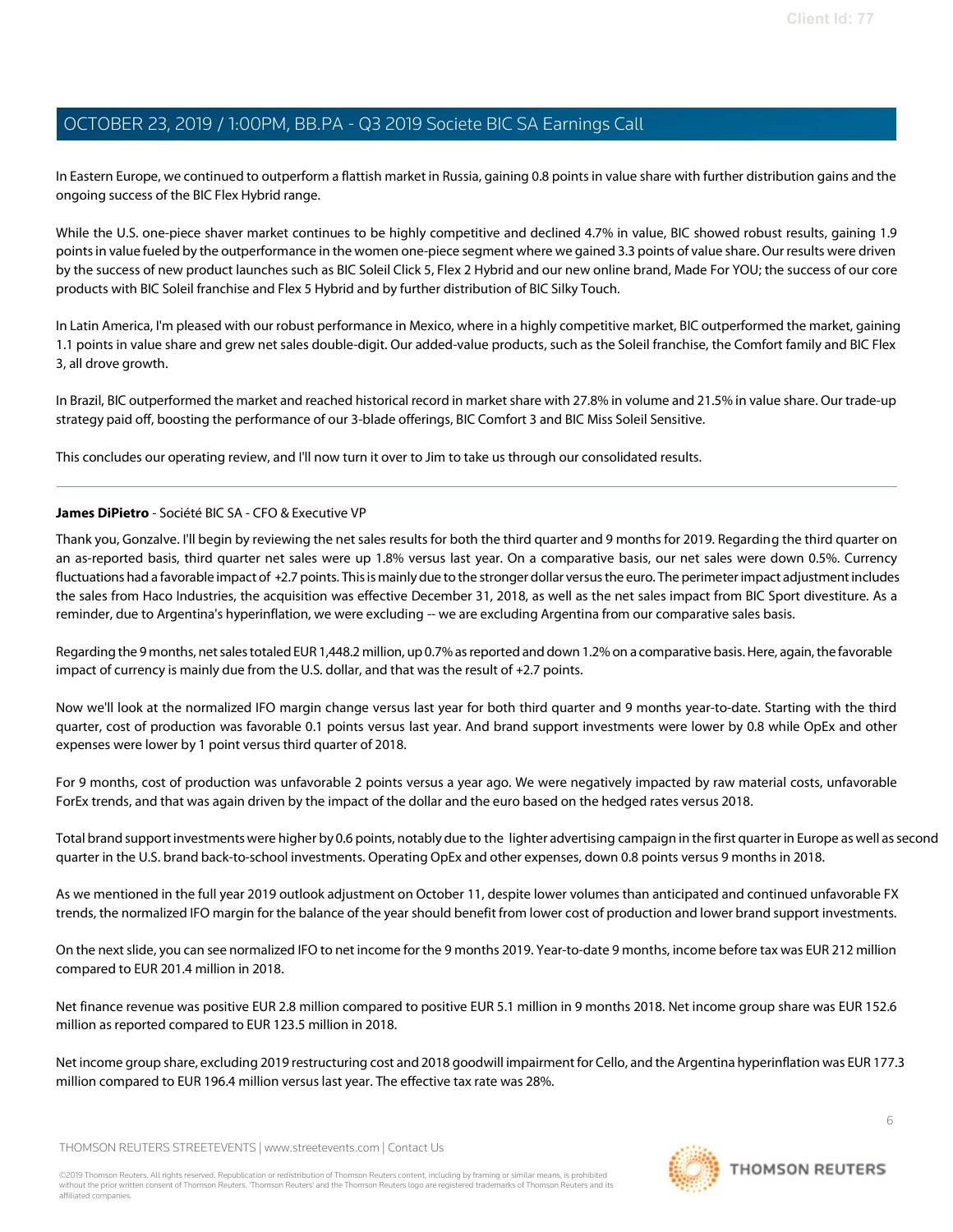EPS group share was EUR 3.39, up 25.6% compared to EUR 2.70 in 9 months of 2018. The normalized EPS group share decreased 8.6% to EUR 3.93 compared to the EUR 4.30 last year.

On the next slide, we see the main elements of working capital. We experienced increases from both inventories and accounts receivables. Inventories increased to EUR 492.5 million and accounts receivable to EUR 553.6 million. Trade and other payables were EUR 227.1 million. The increase in inventory that we've realized is mainly coming from both Stationery and Lighter.

Thisslide summarizesthe evolution of our net cash position between December 2018 and September 2019. Net cash from operating activities was EUR 229.7 million including EUR 250.3 million in operating cash flow. The net cash was also impacted by CapEx investments, as we invested EUR 67.9 million in the first 9 monthsin this year,the dividend payment of EUR 155.2 million and we bought back EUR 39.2 million ofshares year-to-date. Our net cash position at the end of September was EUR 118.7 million.

This ends the review of our third quarter and 9-month 2019 consolidated results. I'll give the floor back to Gonzalve.

#### Gonzalve Bich - Société BIC SA - CEO & Director

Thanks, Jim. To conclude, as I mentioned earlier, we are now expecting a flat to minus 2% net sales evolution on a comparative basis for full year 2019. Whether we land at the lower or the higher end of this range, it will depend on various factors including the pace of recovery in India; our sell-in back-to-school performance in the Southern hemisphere, particularly in Brazil; and the evolution of the U.S. Pocket Lighter market for which we have taken a conservative assumption.

Despite lower volumes than anticipated and continued unfavorable ForEx, our normalized income from IFO -- income from operations margin is expected to be in the lower end of the 16.5% to 18% range. The NIFO margin for the balance of the year should benefit from lower cost of production and lower brand support investments.

As we work through the rest of 2019, we will be finalizing our projections for next year, and I'll be happy to share with you our 2020 outlook in more detail in February.

Despite the increasingly challenging trading environment, we continue to execute on our BIC 2022 Invent The Future transformation plan, and I remain convinced that oursolid business foundations, combined with a more consumer-centric organization, will enable BIC to resume long-term growth momentum and create sustainable value for all our stakeholders.

This concludes our third quarter and 9 months 2019 results conference call, and we are now ready to answer your questions.

### **QUESTIONS AND ANSWERS**

#### **Operator**

(Operator Instructions) So we have a few questions coming through. The first one being from the line of Nicolas Langlet from Exane.

#### Nicolas Langlet - Exane BNP Paribas, Research Division - Research Analyst

I've got 3 questions, please. The first one on the U.S. Lighters. Have you planned any price adjustment in the U.S. in 2020? And given the weak volume trend in the country, are you considering potentially passing a bit more price increase than usual?

Second question on the gross margin. Can you back on the Q3 performance, the 10 basis point improvement year-on-year, what were the key contributors and what's the outlook for Q4?

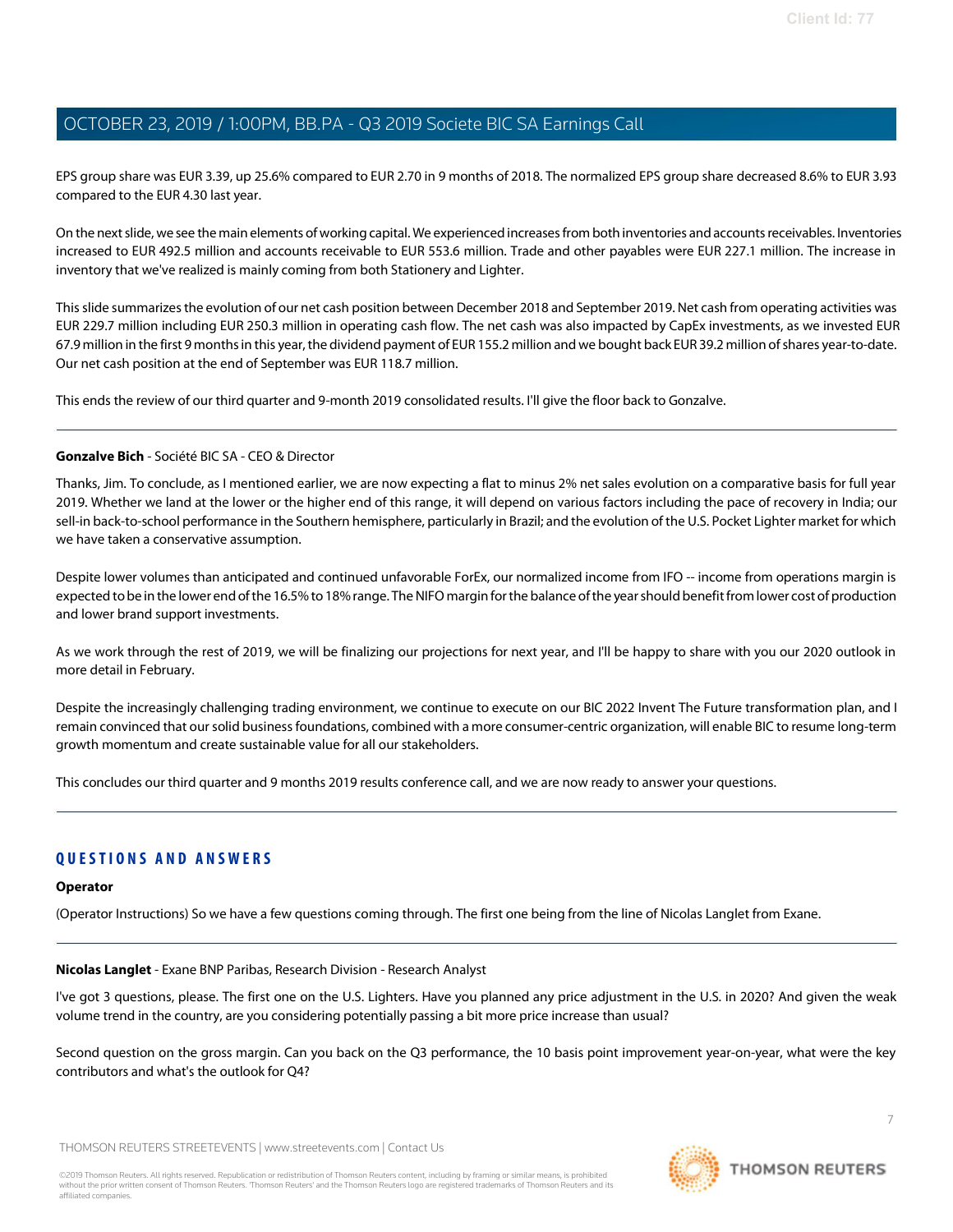And finally, can you share with usthe outlook for next year in terms of raw material and FX, assuming the current rate prevail? And notably on your euro short position, I guess, you already have hedged a good part of this position for next year. Can you share with us at which rate you hedge at?

#### Gonzalve Bich - Société BIC SA - CEO & Director

Afternoon, Nicolas. I'll let Jim tackle the other 2 questions. I'll take -- so in the U.S., you know we have a multiyear rolling pricing strategy as we do all over the world, where we take into account pricing situation from a competitive perspective as well as consumer demand. As I said in my conclusion, we're working through the back half of 2019, and we'll share with you at the market and our trading partners early in 2020, what kind of price increases we might be passing in the U.S. But it's too early to give any visibility to that right now.

#### James DiPietro - Société BIC SA - CFO & Executive VP

Nicolas, let me address your questions on gross margin as well as FX and in raw materials. For gross margin in the third quarter, the composition of the 0.1 is coming, one, from unfavorable FX, which we've been saying and experiencing year-to-date. So that has been, obviously, a continuation where we've been able to offset that. As we mentioned in June or at the end of the results for June in the July call is raw materials have turned a bit favorable as we expected versus a year ago as well as absorption and other elements of cost of production. So lower cost throughout the, I would say, the chain of production. Some of that is coming from manufacturing efficiencies, and that's coming from lower cost and production cycle versus a year ago. So net -- the FX was unfavorable elements of cost of production, absorption of raw materials, other costs within the cycle, offsetting that to yield is 0.1.

As we look at the fourth quarter, you probably would really estimate and expect the similar type trends where FX will continue to be unfavorable, material should be again slightly better, absorption should be a bit better. The absorption, again, is primarily coming from Shaver because of the volume growth there. And then the cost of production, again, we'd see -- we would expect that to trend the same as third quarter.

Okay. On FX, so the question of 2020 hedge. Right now on the dollar/euro, we're roughly 80% hedged at around 1.15. So this year, it was at 1.19. So next year, again, 80%,sowe have a bit of fluctuation to go as we cover, butit'shedged at around 1.15. So a slightimprovement on the commercial plus, 1.19 going to 1.15 next year.

And then on raw materials, right now it's a bit premature to give our forecast on that as we're sitting over the next few weeks going through the operating plan, meetings with the teams. We'll have a better sense of that in the coming weeks, the end of probably November, and we'll be able to communicate that to you clearly in February.

#### **Operator**

The next question comes from the line of Charles Scotti from Kepler.

#### Charles-Louis Scotti - Kepler Cheuvreux, Research Division - Research Analyst

Two questions, if I may. The first one on brand support. You mentioned that you had lowered the brand support in Q3, and the brand support will be positive again in Q4. What is the rationale behind that easing of the Shavers headwinds actually explaining this decision to lower brand support?

And my second question on the cash flow generation. Your net profit is up EUR 30 million over the first 9 months, and your operating cash flow has declined by EUR 34 million. Can you explain the reason behind that?

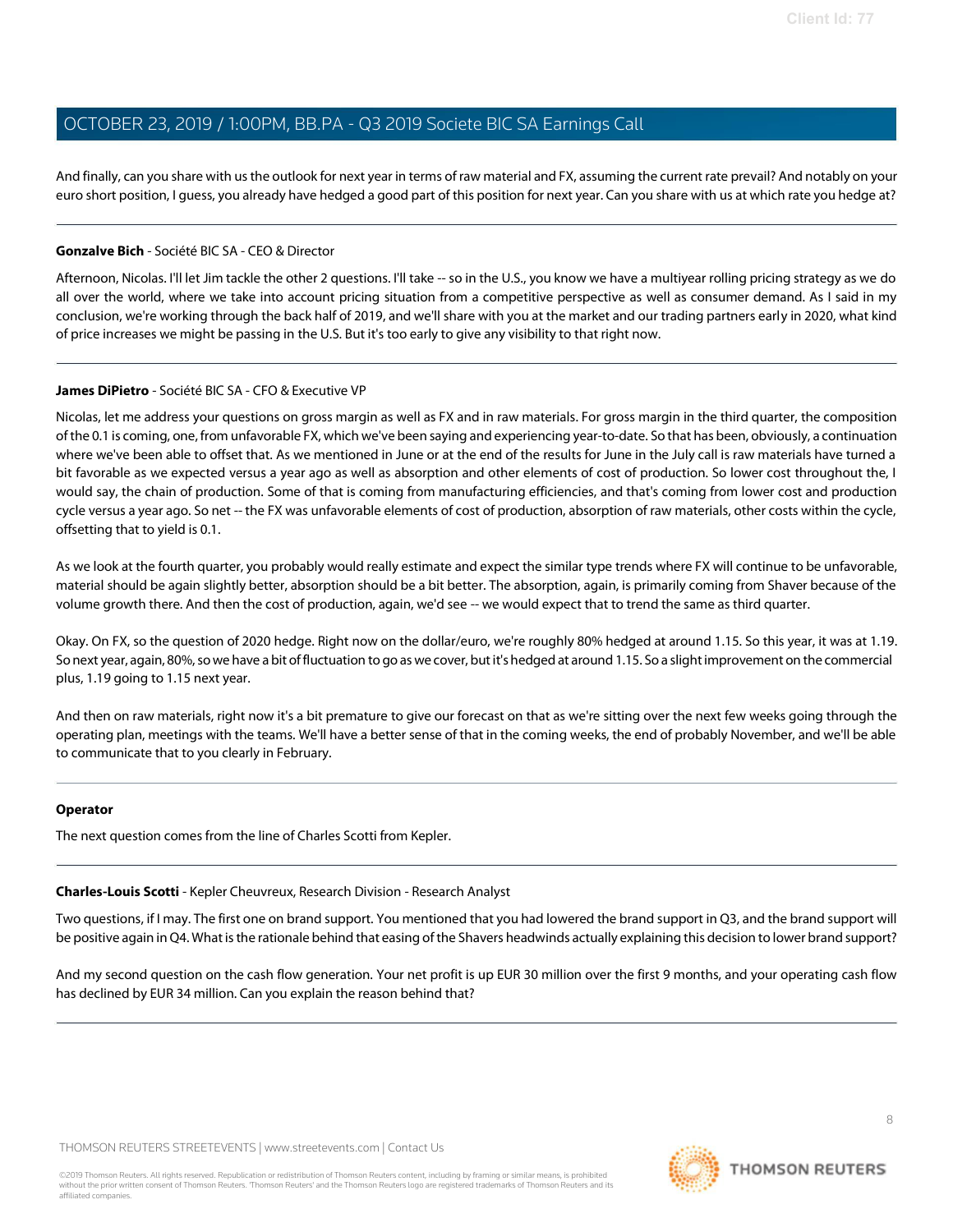#### James DiPietro - Société BIC SA - CFO & Executive VP

Let me -- on the brand support, as we've said throughout the year, the brand support plan coming into the year was skewed more towards the first half as we had the Lighter campaign in the first quarter, which was the heavy investment, followed by the back-to-school investments in the second quarter. So a lot of what we're seeing in the second half of this year is phasing where the plan coming into 2019 was more skewed towards the first half. And in the second half, obviously, a bit lower than the first half as well as favorable compared to the phasing of last year.

On the other question you had with net income compared to cash generation, I'm sorry?

#### Gonzalve Bich - Société BIC SA - CEO & Director

Charles, I'm sorry, could you repeat your second question for us?

#### Charles-Louis Scotti - Kepler Cheuvreux, Research Division - Research Analyst

Yes, my second question is on the operating cash flow, which is down EUR 34 million year-on-year at end of September while your net profit reported is at EUR 30 million. So why the cash flow generation is lower than last year, the cash flow conversion? Is there any particular reason?

#### James DiPietro - Société BIC SA - CFO & Executive VP

No. I think you're looking at the note, the cash flow generation is -- you're looking on Page 11?

#### Charles-Louis Scotti - Kepler Cheuvreux, Research Division - Research Analyst

Yes.

#### James DiPietro - Société BIC SA - CFO & Executive VP

Okay. So that is from December to September, which is the normal cycle of cash usage. We would have a seasonality, and the cash would start to build up in the fourth quarter from back-to-school. We see receivables coming in. So there's nothing strange in seasonality in that.

#### Charles-Louis Scotti - Kepler Cheuvreux, Research Division - Research Analyst

Well, I was actually referring to the operating cash flow on Page 3 of the press release, plus EUR 250 million versus plus EUR 284 million in 2018.

#### James DiPietro - Société BIC SA - CFO & Executive VP

The operating cash flow is obviously driven -- that is the results -- the operating results of the company. So you've seen that NIFO is down, right? So that is going to drive the lower cash generation within operating cash. So that EUR 30 million isthe result of the change of profitability year-to-year as we see the margins lower this year versus last.

#### **Operator**

(Operator Instructions) So the next question comes from the line of Steve Levy from MainFirst.

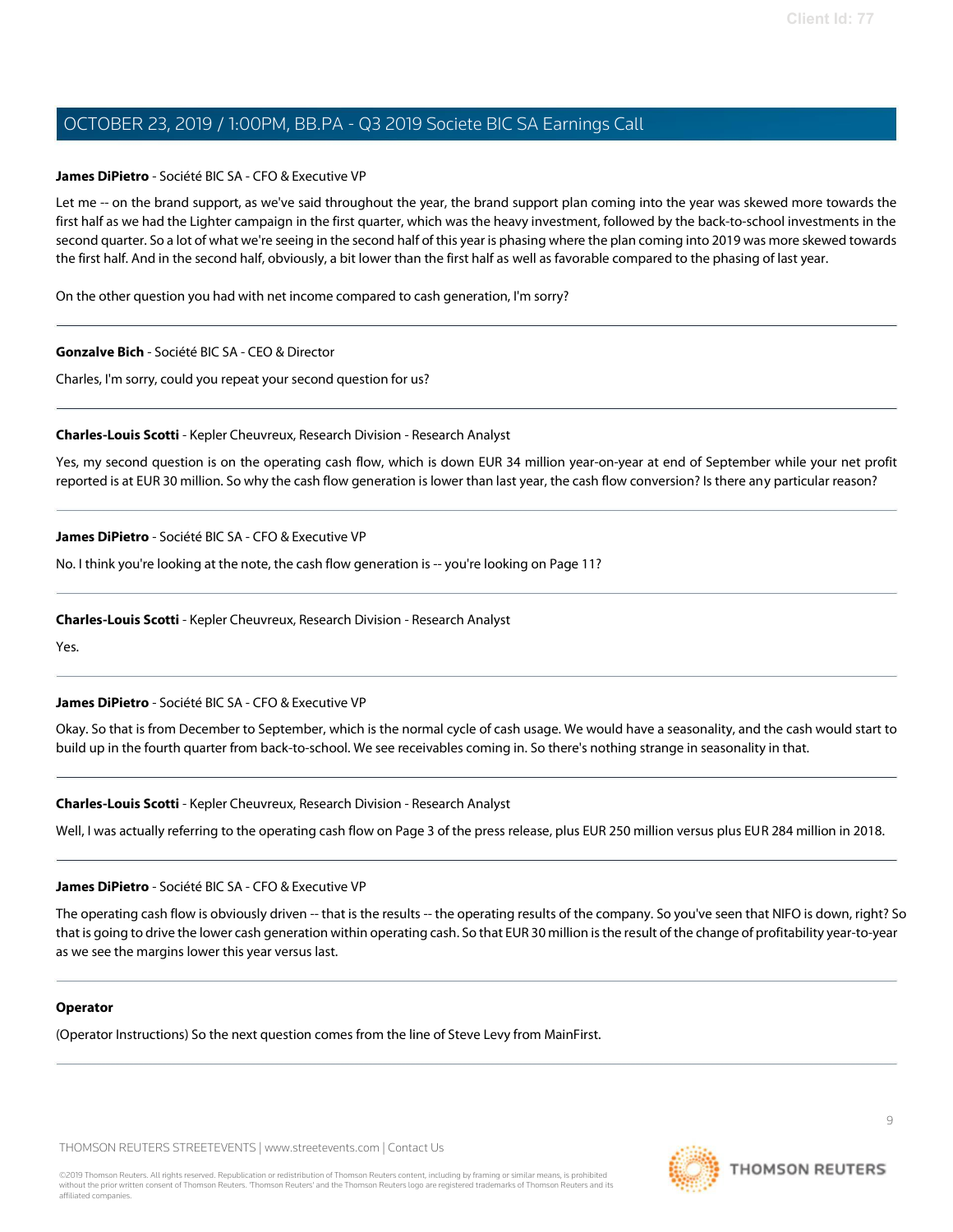#### Steve Levy - MainFirst Bank AG, Research Division - Analyst

Three questions. I just wanted to come back on the brand support. The performance in Mexico, just wondering how the fact that you lowered your brand support or your marketing expense had an impact on your performance in Mexico.

Second question is for the Shavers division. Just wanted to understand how the full digital offer, which is BIC SHAVE CLUB in Europe, and Made for YOU in the U.S. is big in this performance.

And just last question is on the dividend we should expect for 2019. How likely a decrease in the payout is possible? Or can you -- should we expect lower dividend for the fiscal 2019 given the fall in margin?

#### Gonzalve Bich - Société BIC SA - CEO & Director

So on your first question, actually, the lowering of brand support had nothing to do with performance in Mexico. It's just that, really, the phasing is almost exclusively linked to the Lighter advertising campaign in the first part of the year. So to -- everything else is more or less the same from an expense perspective. Mexico really is driven by the penetration that we have in different segments and the growth or decline in those segments as well as -- and I can't put it more bluntly, we just didn't do the job we needed to do in the Mexican market in preparing for the back-to-school, and we'll do better next year.

Shaver. The performance was -- give me one second and then I'll answer this and then you can come back to the first one if you want. BIC SHAVE CLUB and Made For YOU today are not having a material impact to the good, solid performance that we're having in Shaver overall. Both of those projects continue to develop. Made For YOU, we're excited by the first couple of months. We have really good reviews on Amazon. We have a high star rating, and we're continuing to build. But it's still early days. I mean this is an online endeavor, and it's only been 2 months.

BIC SHAVE CLUB Continues to grow, but we've learned a lot from the project, and I think that we're going to take a lot of those learnings as we do our e-commerce platforms over time.

Sorry, you wanted more clarification on Mexico?

#### Steve Levy - MainFirst Bank AG, Research Division - Analyst

Yes. Just to -- I wanted to understand better the difference of profitability, basically, in Stationery between last quarter and this quarter. It's much higher this quarter than last year for the third quarter as well, and I was thinking that the brand support should be -- an explanation on that side. Just wondering...

#### James DiPietro - Société BIC SA - CFO & Executive VP

I mean, Steve, the third quarter profitability on Stationery, as you said, is better this year versus last year's third quarter. Brand support has a bit of an influence on that, but a lot of what's impacting the Stationery profitability is coming from OpEx and other expense as there were some lower spending and some onetime events in the third quarter this year versus a year ago.

#### Steve Levy - MainFirst Bank AG, Research Division - Analyst

Okay. And the question on the dividends?

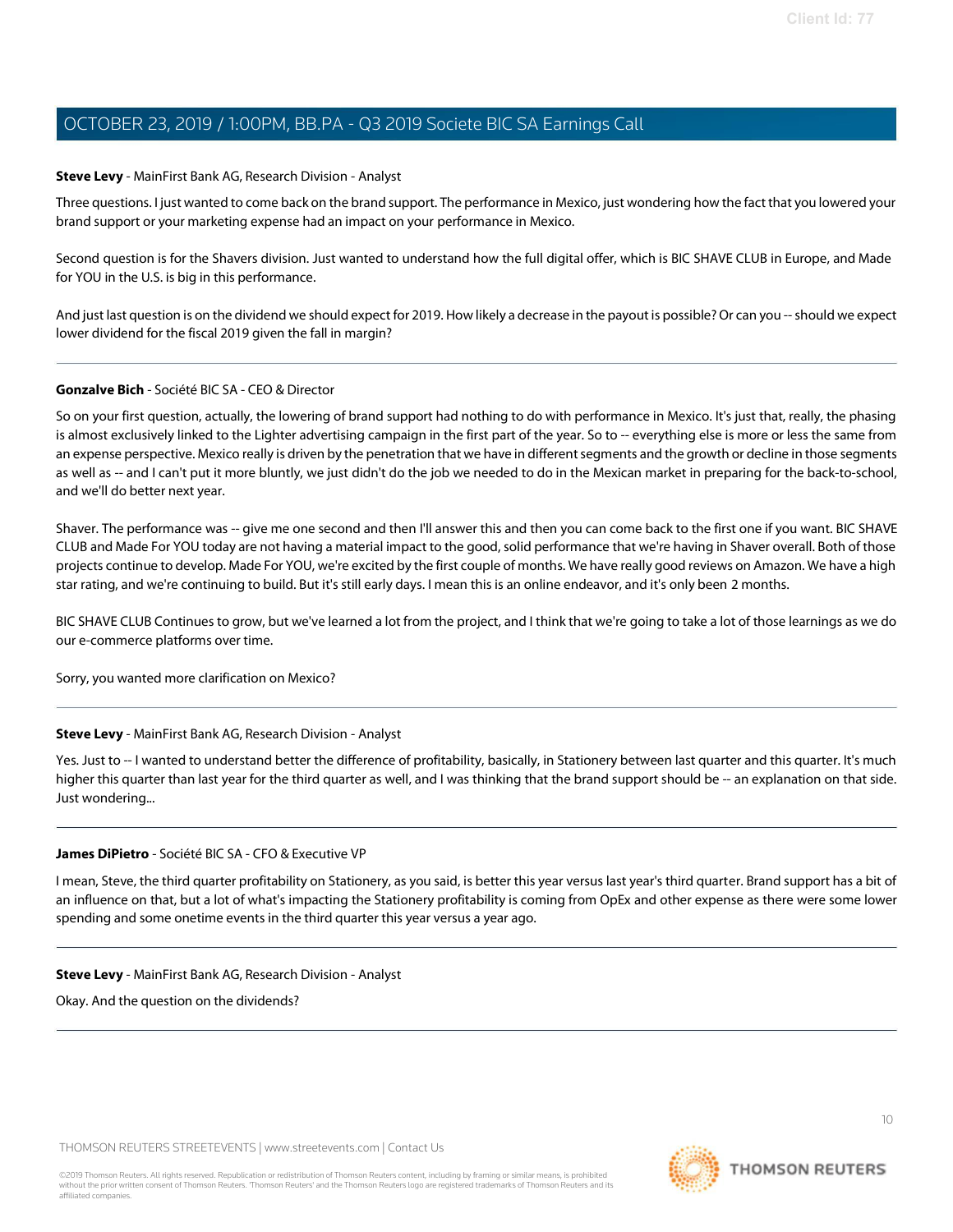#### James DiPietro - Société BIC SA - CFO & Executive VP

Yes. The dividends, obviously, is going to be a discussion for now until February with the Board. And then in February, the Board will come out with their recommendation for the AGM. So it's premature to have discussions right now in dividends for 2019.

#### Operator

The next question comes from the line of Guillaume Delmas from Bank of America.

#### Guillaume Gerard Vincent Delmas - BofA Merrill Lynch, Research Division - Director

A couple of questions for me. Sorry to come back on this, but on brand support again, which has done substantially in the quarter. The question here is why cutting brand support at a time when you're trying to reignite sales growth and boost to share momentum? Or should we interpret the Q3 softness as having more to do with structural factors and poor execution?

And my second question is on U.S. Pocket Lighters. Just a point of clarification really, but am I right to understand that you're now back in your forecast for Q4 and 2020, a category volume decline of minus 9%? And if so, what are the implications for U.S. Lighters margins? You're probably be facing suboptimal capacity utilization going forward.

#### James DiPietro - Société BIC SA - CFO & Executive VP

Let me go back to the brand support. And again, as we said earlier, the brand support impact is really one of phasing. As we came into the year, it was planned. Coming into 2019, the investments are going to be heavier in the first half of the year versus the second, with European Lighter investment being significant in the first quarter and then normal back-to-school investments were heavier in the second quarter. So have there been some reductions as we look at what has worked and what hasn't worked? Yes. Have they been significant? Not as significant as the phasing impact that was planned coming into the year.

#### Gonzalve Bich - Société BIC SA - CEO & Director

With regards to your Lighter question, you're correct now. You gave a very precise number. I'm not going to be as precise as to what exactly the percentages that we have taken into account for the full year '19. And my view of '20, continued softness or deterioration in the U.S. Pocket Lighter market, high single digits.

#### Guillaume Gerard Vincent Delmas - BofA Merrill Lynch, Research Division - Director

And what does it do to your capacity utilization, and as a result, your margins in the U.S.?

#### James DiPietro - Société BIC SA - CFO & Executive VP

Yes. Obviously, it's going to have an impact as the output is going to be lower. So that's something we are working through. As I mentioned a few minutes ago, we're going through the operating plans starting next week. So we'll evaluate that, and then we're going to have to manage appropriately, different elements of the P&L. So next year, for example, the advertising in Lighter probably won't be as heavy because ofthe unique campaign this year. So that will be one element that will probably offset some of the unfavorable absorption we'll see in Lighter next year.

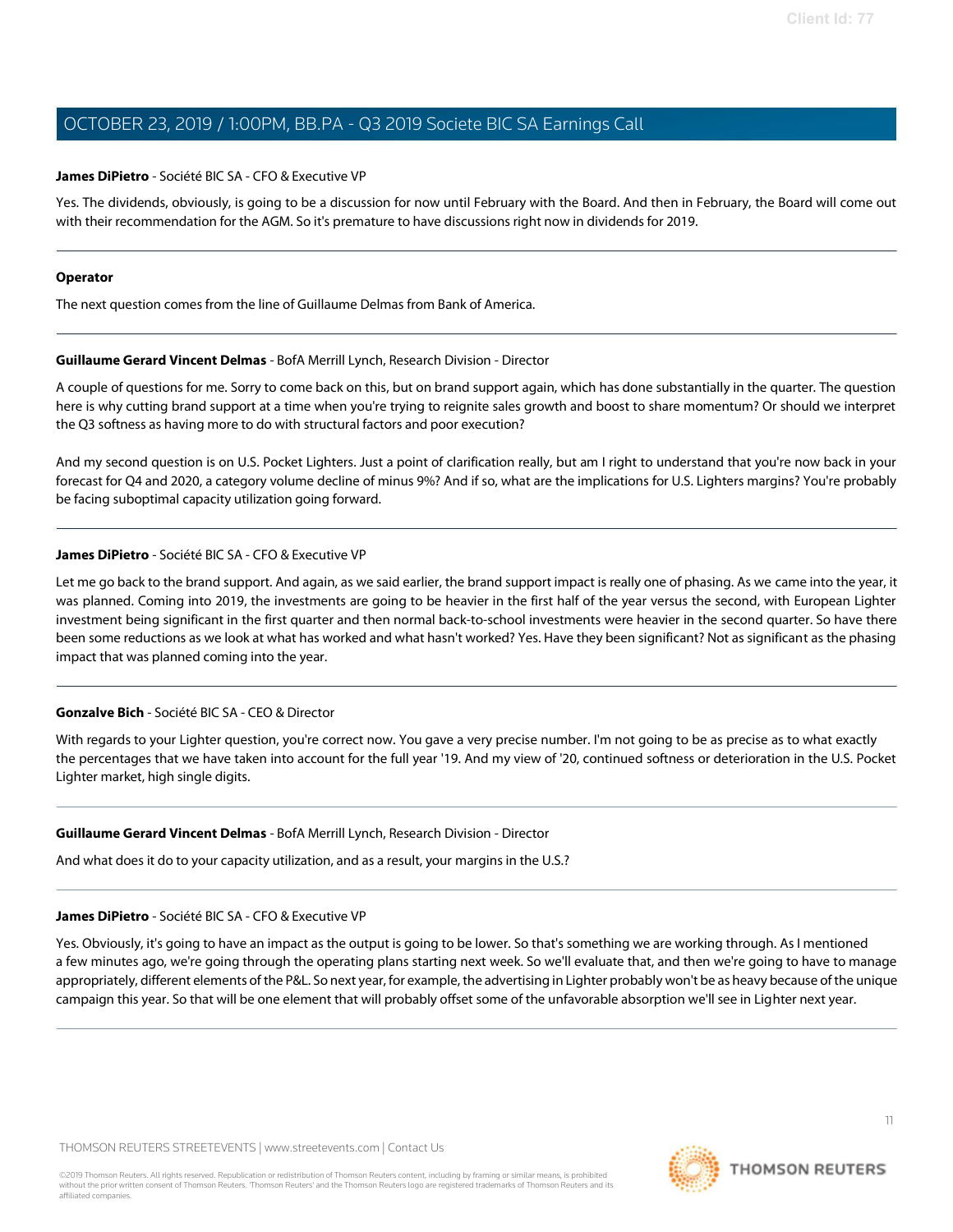#### Gonzalve Bich - Société BIC SA - CEO & Director

As well as we'll be trying to get growth in new markets. As we talked about in February, there's a number of markets where we don't have the high market share that we enjoy in the U.S. and Australia, Brazil, France and some other markets. So really, I think we can do better. I think it's important to highlight as we continue -- it's a long-term battle from a regulatory perspective in Europe, but the unlock potential in those -- in the key European market is significant. It's probably -- the European market share that we enjoy in Lighter is the lowest that we have in developed countries, around 20%. If you compare that to the market share we have in many other developed countries, the unit growth that, that could generate is significant and something that the operational and commercial teams are very focused on accomplishing from a distribution perspective and from a commercial strategy perspective, but we do need the support of our regulatory bodies to ensure that they're implementing the law that they proposed and voted.

#### **Operator**

The next question comes from the line of Marie Fort from SG.

#### Marie-Line Fort - Societe Generale Cross Asset Research - Equity Analyst

I've got several questions. The first one is, do you think that on Cello, the superstockists have now reached normalized level? Or do you expect further impact on Q4? Also, are you happy with your strategy on the gel pens? And what is your -- what can you share for your strategy for 2020?

I've got another question, it's to know what is your best estimate for the cost of -- restructuring costs for 2019 related to the transformation plan? And do you think that you will have another cost for 2020?

### Gonzalve Bich - Société BIC SA - CEO & Director

Thank you, Marie-Line, for your questions. So Cello, it's timely that you asked the question, we're actually in India and has been all week. The performance here has, like I said and as you highlighted in your questions, it's been impacted by the level of superstockists' inventory, which really at the end of the day is driven by the level of demand. We've all read about it. We've all heard about it. I think we've seen it this week as we've been here. The consumption isimpacted at a consumer level in the market today. It's weighing on India's GDP forecast for '19 and for '20, and something that we remain focused on.

At a macro level, it's not -- it's getting a little bit easier to do business in this market, but it remains still very challenging in a regulatory and legal framework. But what's really important is making sure that the Cello seen, Cello sold program continues to grow that we can go from 15 to maybe double that in terms of branded doors in the market and putting the range forward.

I'll remind you though that we rationalized the product portfolio starting about a year ago, and we discontinued almost 50 product families that had a low level of profitability. And Cello is very much a long-term ambition. We need to make sure that we're building off a solid and clean base, and that's taken us time -- more time, frankly, than I would like. But when I look at the added-value products like the Butterflow range and the others that are a champion brand, those continue to grow, those continue to gain share. That's what we're investing behind.

Today, the Indian markets, up 1%. We're basically flat or flattish versus that. It's going to continue to take time to rebuild the Cello position.

To your gel pen question, the strategy remains launching innovative and consumer-relevant products around the world. The quick dry products really done very well for us. We're going to continue to invest behind that. The illusion product continues to do really well in Europe, something that we'd -- but i gel is a very competitive segment with a lot of manufacturers, a lot of different products, and one of the things that's very tough to do is getting product front of the consumer during those key back-to-schoolsegments. And in those markets where we missed this year, it'll be a key focus for us to make sure that we do much better next year. And I'll let Jim answer your third question.